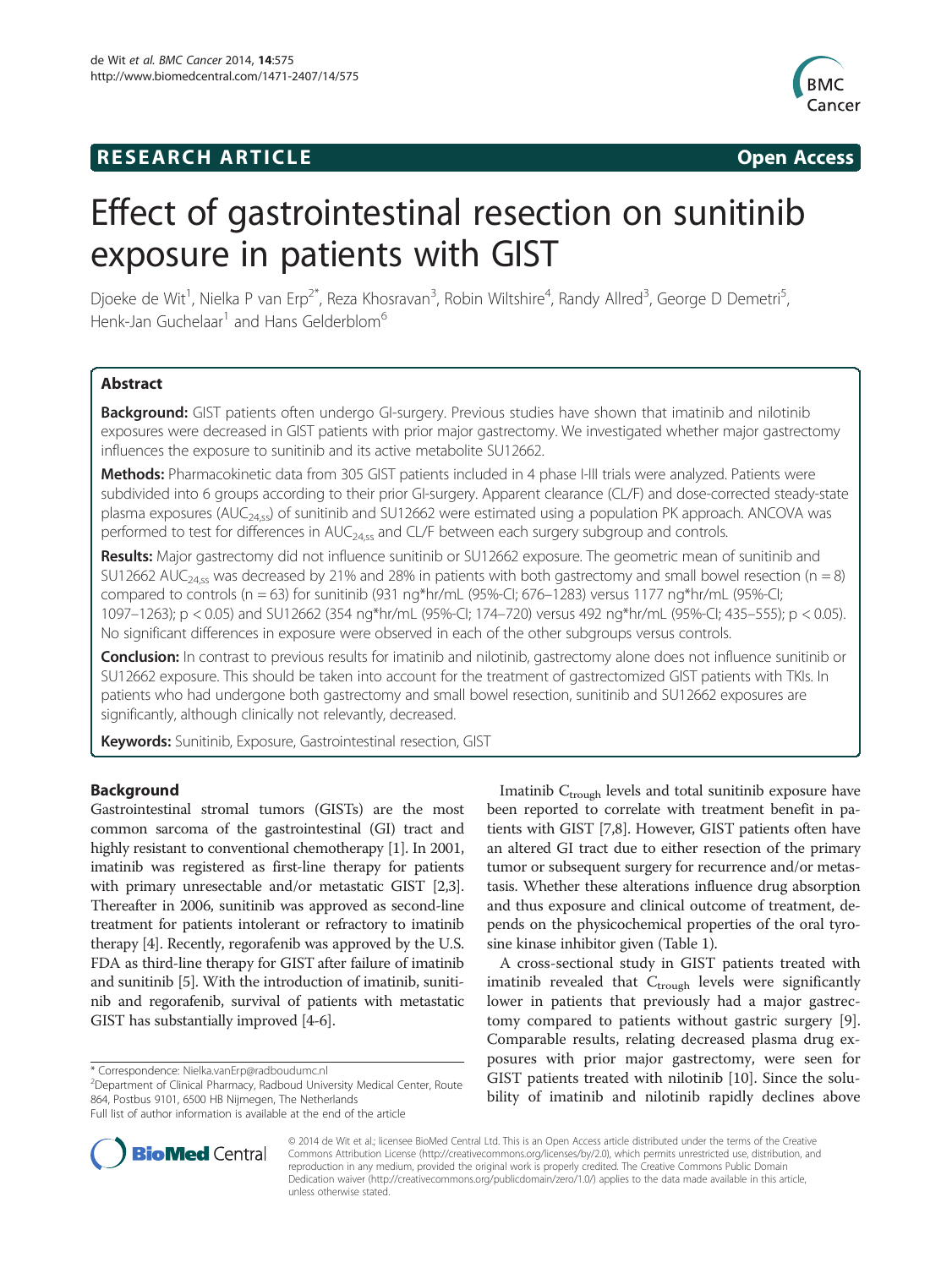| Drug      | MW(q/mol) | pKa         | Solubility                                                                                                                                                                                                  | <b>BCS class</b> | Reference |
|-----------|-----------|-------------|-------------------------------------------------------------------------------------------------------------------------------------------------------------------------------------------------------------|------------------|-----------|
| Imatinib  | 493.60    | 7.7         | Freely soluble (100–1000 mg/ml) up to pH 5.5. Solubility declines at higher pH;<br>lowest solubility is 1 mg/ml.                                                                                            | $\mathbb{I}$     | [11]      |
| Nilotinib | 565.98    | 2.1 and 5.4 | Slightly soluble $(1-10 \text{ mg/ml})$ at pH 1.0, very slightly soluble $(0.1-1 \text{ mg/ml})$ in water, IV<br>at pH 3.0 and 3.0. Practically insoluble (<0.1 mg/ml) in buffer solutions of pH $\geq$ 4.5 |                  | $[12]$    |
| Sunitinib | 39847     | 9.0         | 25 mg/ml at pH 1.2-6.8. Solubility reduces at pH $\geq$ 6.8                                                                                                                                                 | IV.              | [16]      |

<span id="page-1-0"></span>Table 1 Physicochemical properties of imatinib, nilotinib and sunitinib

Abbreviation: BCS Biopharmaceutics Classification System, MW molecular weight.

pH 5.5 and 4.5 respectively, it is suggested that in gastrectomized patients a decreased acid secretion may contribute to a decreased solubility and thereby decreased absorption of both TKIs [\[9-12\]](#page-6-0). Each segment of the gastrointestinal tract has its own characteristic pH level; acidity declines over the GI tract from the stomach (pH 1–3) to the small intestine (pH  $5-7$ ) and the colon (pH  $7-8$ ) [\[13,14](#page-6-0)]. For imatinib and nilotinib solubility and absorption therefore rapidly decreases after the stomach [\[15](#page-6-0)]. This is further supported by the relative short time to reach maximum plasma concentration  $(T_{\text{max}})$  for these drugs; 2–4 hours for imatinib and 3 hours for nilotinib [\[11,12](#page-6-0)]. Hence, due to the physicochemical properties of imatinib and nilotinib, the stomach is essential for dissolution and absorption of these TKIs.

For sunitinib however, solubility does not decline until pH 6.8 [[16](#page-6-0)]. This makes in theory the involvement of the stomach less critical for dissolution and absorption of sunitinib. This is further supported by the relative broad surface over which sunitinib is absorbed from the GI-tract, reflected by a long time to reach maximum plasma concentration of sunitinib, e.g. 6–12 hours [[16](#page-6-0)]. We postulated that major gastrectomy would most likely not affect the exposure to sunitinib and its active metabolite SU12662. To confirm this hypothesis, we retrospectively investigated the effect of GI resections on sunitinib and SU12662 exposures in patients with GIST across 4 different phase I-III clinical trials. Our primary objective was to investigate the effect of major gastrectomy; secondary objectives were to determine the effect of other GI resections on sunitinib exposure.

#### Methods

#### Patient selection

A total of 635 patients were treated with sunitinib in 4 different phase I/II, II, or III clinical trials that investigated the safety, efficacy, and/or pharmacokinetics of sunitinib in patients with GIST [\[17](#page-6-0)-[20](#page-7-0)]. Of these 635 patients, a total of 364 patients had pharmacokinetic (PK) samples available which were included in population pharmacokinetic analysis. Out of these 364 patients (for sunitinib total number of samples = 3394 and for SU12662 total number of samples = 3410), a total of 305 patients had comprehensive GI resection data available and were therefore eligible for the present analysis.

Inclusion criteria in these trials were: a histopathologically confirmed diagnosis of metastatic or unresectable GIST with progression on or toxicity of previous imatinib therapy; age  $> 18$  years or between 20 to 75 years; adequate hematologic, renal, liver and cardiac function; an Eastern Cooperative Oncology Group (ECOG) performance status of 0 or 1; willingness and ability to comply with scheduled visits, treatment plans, laboratory test, and other study procedures.

Exclusion criteria in these trials were: current treatment in another clinical trial or  $\leq$  4 weeks prior to starting sunitinib,  $\leq 2$  weeks for imatinib therapy; non recovery from acute toxic effect of previous chemotherapy or imatinib; a history of known brain metastases; any serious comorbidity; and pregnancy or breastfeeding.

All studies were done in accordance with Good Clinical Practice and under the ethical principles established by the Declaration of Helsinki. Each protocol was reviewed and approved by the Institutional Review Board and informed consent was obtained from each patient. The subanalysis on the existing dataset of Pfizer was requested by the non-Pfizer affiliated authors of this manuscript and was reviewed and granted by Pfizer.

## Sunitinib pharmacokinetic data collection and statistical analysis

Patients were treated with sunitinib in doses ranging from 25 mg to 75 mg once daily on 4/2 (4 weeks on treatment followed by 2 weeks off treatment), 2/1 (2 weeks on treatment followed by 1 week off treatment), 2/2 (2 weeks on treatment followed by 2 weeks off treatment) or CDD (continuous daily dosing) schedules. Blood samples for pharmacokinetic assessment of sunitinib and its active metabolite SU12662 were collected pre-dose or post-dose on different days with details provided in Table [2](#page-2-0). Blood samples were collected in EDTA tubes and shortly after collection centrifuged at 4°C for 10 minutes at 3500 rpm. Plasma samples were separated and stored at −20°C or lower until shipped. Shipment of samples was on dry ice to Bioanalytical Systems Inc (West Lafayette, IN) where they were stored at −20°C or lower until assayed within the established stability window. For quantification a validated, sensitive and specific isocratic liquid chromatographic tandem mass spectrometric (LC-MS/MS) method in positive ionization mode was used [\[21\]](#page-7-0).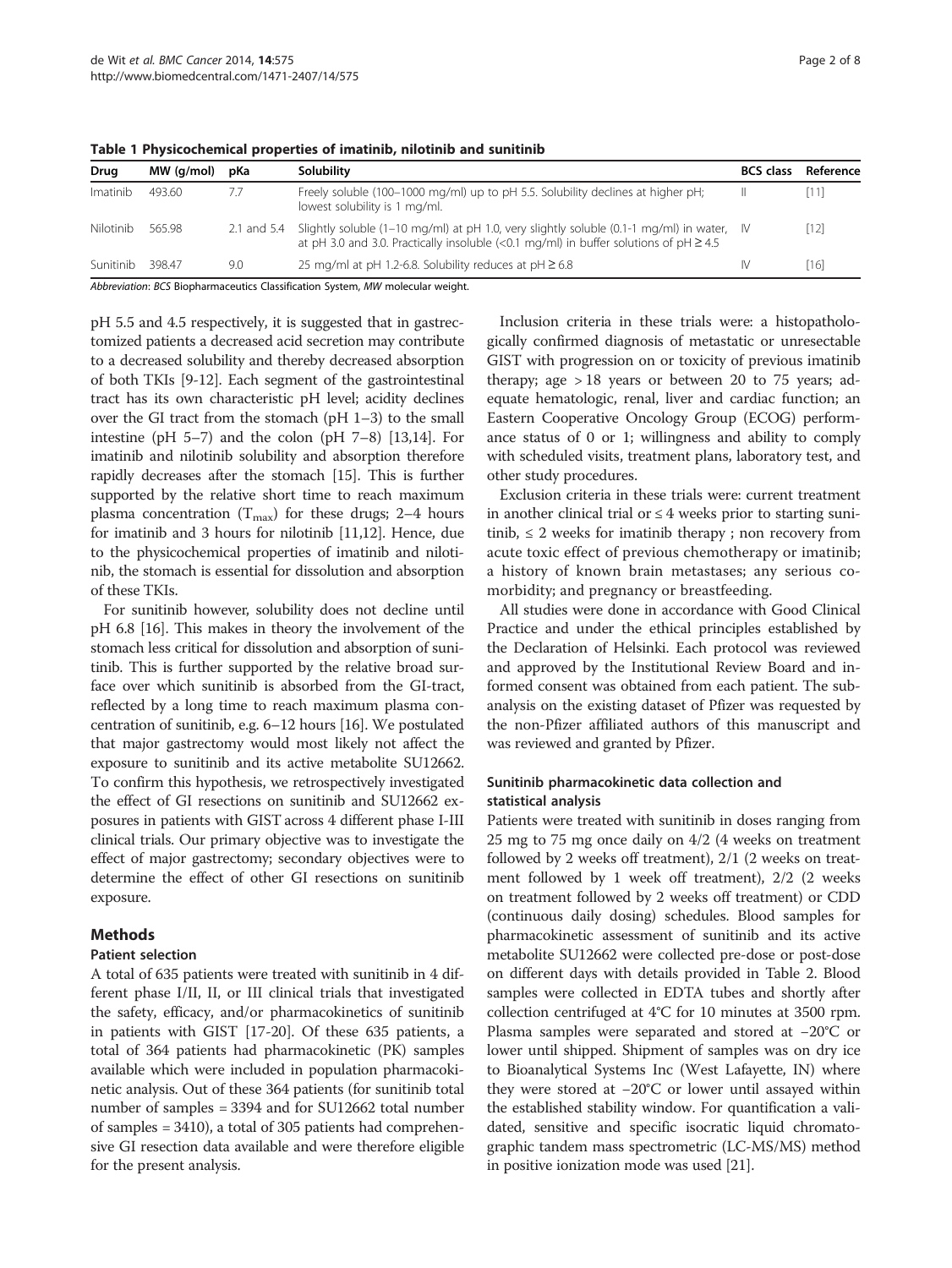| Study<br>number | Study<br>design | Population<br>$(n)^a$ | dose                | Dosing schedule: Day(s) of PK sampling                                    | Time point(s) of sampling                                                                 | Reference(s) |
|-----------------|-----------------|-----------------------|---------------------|---------------------------------------------------------------------------|-------------------------------------------------------------------------------------------|--------------|
| RTKC-0511-013   | Phase II        | 74                    | $2/1:50 \text{ mg}$ | Days 1, 14, 28 (only 4/2) of<br>Cycles 1, 2, and 3 (optional)             | Pre-dose                                                                                  | $[19]$       |
|                 |                 |                       | 2/2: 25, 50, 75 mg  |                                                                           | On 1 <sup>st</sup> day of Cycle 1 and on last day of                                      |              |
|                 |                 |                       | $4/2:50 \text{ mg}$ | Day 1 of Cycles 4, 5 (optional),<br>and 6                                 | Cycles 1 and 2: 0, 1, 4, 6, 8, 10, 12, 24, and<br>48 hr post-dose (10 and 12 hr optional) |              |
| A6181004        | Phase III       | 179                   | $4/2:50$ mg         | Days 1, 14, and 28 of Cycle 1;<br>Days 1 and 28 of Cycles 2<br>and beyond | Pre-dose                                                                                  | $[20]$       |
| A6181045        | Phase I/II      | 33                    | 4/2: 25, 50, 75 mg  | Phase I: Days 1, 2, 7, 14, 21,                                            | Pre-dose                                                                                  | $[18]$       |
|                 |                 |                       |                     | and 28 of Cycle 1                                                         | On Days 1 and 28 of Cycle 1 (Phase I Only):                                               |              |
|                 |                 |                       |                     | Phase II: Days 1, 14, and 28 of<br>Cycles 1-4                             | 0, 1, 2, 4, 6, 8, 10, 24 (Only Day 28) and 48<br>(Only Day 28) hr post-dose               |              |
| A6181047        | Phase II        | 19                    | CDD: 37.5 ma        | Day 1 of each cycle                                                       | Pre-dose                                                                                  | $[17]$       |

<span id="page-2-0"></span>Table 2 Summary of characteristics of studies used for analyses

Abbreviations: 2/1 2 weeks on treatment followed by 1 week off treatment, 2/2 2 weeks on treatment followed by 2 weeks off treatment, 4/2 4 weeks on treatment followed by 1 week off treatment, CDD continuous daily dosing, PK pharmacokinetics.

<sup>a</sup>Number of subjects from each study contributing to the ANCOVA.

All quantifiable plasma samples were included to develop population PK models for sunitinib and SU012662 using Nonlinear Mixed Effect Modeling software (NON-MEM; version 7.1.2), following exclusion of plasma samples with inadequate dosing records and those identified to be extreme outliers (eg, 6 < Conditional Weighted Residual(CWRES) < −6). Sunitinib data were best described by a two-compartment model with first-order order absorption with a lag time and first-order elimination. Similarly, SU12662 data were best described by a twocompartment model with first-order formation without lag time and first-order elimination.

Patients were subdivided into 6 subgroups according to their previous GI surgery: 1) Major gastrectomy (defined as total or subtotal gastrectomy), 2) Partial gastrectomy, 3) Small bowel resection, 4) Both gastrectomy (either partial or (sub)total) and small bowel resection, 5) Colon resection, and 6) Controls with no prior surgery. Patients with uncertain or unclear defined GI resections  $(n = 59)$  were excluded from analysis.

Following population PK analyses, the individual posthoc estimates for CL/F of sunitinib and SU12662 were used to calculate steady-state total plasma exposures  $(AUC<sub>24,ss</sub>)$  of sunitinib and SU12662 at 50 mg of sunitinib for each individual patient, by dividing the dose (i.e., 50 mg) by individual patient post-hoc CL/F estimate. Thereafter, an analysis of covariance (ANCOVA) on log transformed data was performed to test for significant differences in  $AUC_{24,ss}$  and  $CL/F$  of both sunitinib and SU12662 between each surgical subgroup and control. Covariates previously identified by Houk et al. which were initially included in the ANCOVA model were sex and race for sunitinib CL/F, and sex, race, body weight and ECOG performance status for SU12662 CL/F [[22](#page-7-0)]. Within the ANCOVA models, Multiple Comparisons with Control (i.e., MCC) using Dunnett's test were performed and

significant increases in CL/F and decreases in  $AUC_{24,ss}$ were identified. For sunitinib and SU12662 CL/F the difference was considered statistically significant ( $p \le$ 0.05), if the 95% lower bound for the difference from controls on the log scale did not include zero. Conversely, for sunitinib and SU12662 AUC $_{24,ss}$ , if the 95% upper bound for the difference from the control, on the log scale, did not include zero, the difference was considered statistically significant ( $p \le 0.05$ ). Subsequently, previously identified covariates which were not statistically significant ( $p > 0.05$ ) within the ANCOVA model were later removed from the ANCOVA models for sunitinib and SU12662. The number of observation for each individual was added as an additional covariate to the ANCOVA models to make sure it did not affect the final ANCOVA models overall results and conclusions. All statistical analyses were performed using S-Plus Version 8.0 (TIBCO Software Inc., Palo Alto, USA). The population pharmacokinetic and statistical analysis on the existing dataset was done by Pfizer Inc. Independent reviewers, blinded to the PK and patient data and not related to Pfizer subdivided the included patients into 6 groups according to their previous GI surgery.

# Results

#### Patient characteristics

A total of 305 patients had both population PK parameter estimates and comprehensive GI resection data available and were therefore included in the descriptive statistics presented as well as in the analysis of covariance (ANCOVA) models for sunitinib and SU12662. Of these patients, 45 underwent major gastrectomy (subgroup 1), 58 partial gastrectomy (subgroup 2), 118 small bowel resection (subgroup 3), 8 both gastrectomy and small bowel resection (subgroup 4) and 13 patients a colon resection (subgroup 5). Sixty-three patients served as controls and did not have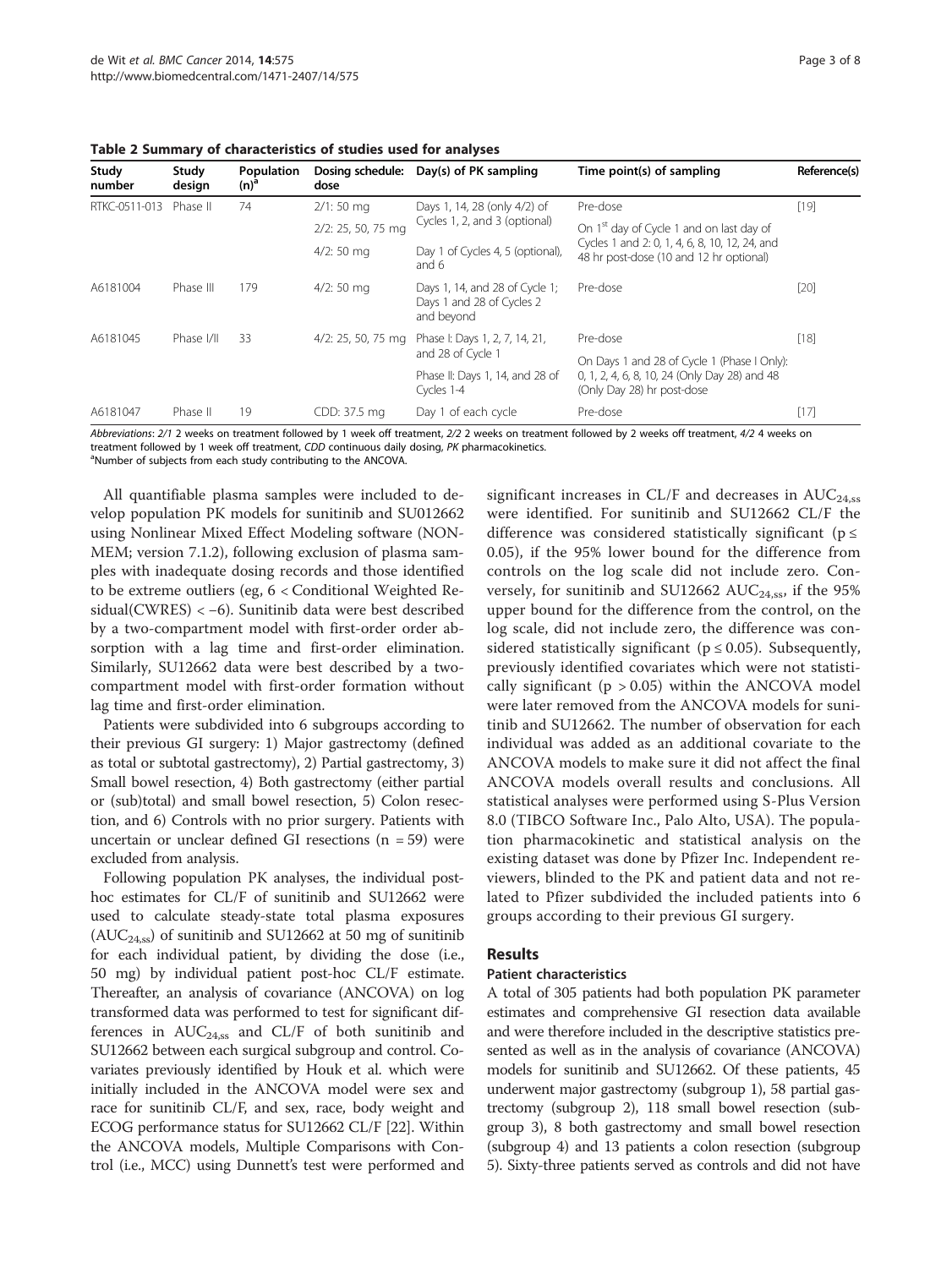any prior surgery (subgroup 6). Baseline characteristics including sex, age, bodyweight, ethnicity and ECOG performing status are shown in Table 3 per subgroup.

# Effect of prior gastrointestinal surgery on sunitinib pharmacokinetics

Sunitinib and SU12662 apparent clearance (CL/F) was not increased in patients that previously had a major gastrectomy. Consequently, the geometric mean of sunitinib and SU12662 AUC<sub>0-24hr</sub> were not decreased in patients with a major gastrectomy, compared to patients in the control subgroup for sunitinib (1171 ng\*hr/mL versus 1177 ng\*hr/mL; p > 0.05) and SU12662 (520 ng\*hr/mL versus 492 ng\*hr/mL  $p > 0.05$ ) (Table [4](#page-4-0) and Figure [1\)](#page-5-0).

A significant increase in apparent clearance (CL/F) of sunitinib and SU12662 was seen in patients that had undergone both gastrectomy and small bowel resection relative to the controls. The geometric mean of CL/F for sunitinib and SU12662 was increased by 26% and 39% in subgroup 4, patients with both gastrectomy and small bowel resection, compared to those in the control subgroup for sunitinib (53.7 L/hr versus 42.5 L/hr;  $p \le 0.05$ ) and for SU12662 (29.7 L/hr versus 21.4 L/hr;  $p \le 0.05$ ), respectively. No statistically significant ( $p > 0.05$ ) increases in apparent clearance for each of the other subgroups from controls were observed (Table [4](#page-4-0) and Figure [1\)](#page-5-0).

Consequently, a decreased total plasma exposure  $(AUC<sub>24,ss</sub>)$  to sunitinib and SU12662 was seen in patients that had undergone both gastrectomy and small bowel resection. The geometric mean of total plasma exposure  $(AUC<sub>24,ss</sub>)$  to sunitinib and SU12662 was 21% and 28% lower in subgroup 4, patients that underwent both gastrectomy and small bowel resection, compared to those in the control subgroup sunitinib (931 ng\*hr/mL versus

1177 ng\*hr/mL;  $p \le 0.05$ ) and for SU12662 (354 ng\*hr/ mL versus 492 ng\*hr/mL;  $p \le 0.05$ ), respectively. No statistically significant ( $p > 0.05$ ) decreases in total plasma exposures for each of the other subgroups compared to controls were observed (Table [4](#page-4-0) and Figure [1](#page-5-0)).

### **Discussion**

This study shows that major gastrectomy did not affect sunitinib or SU12662 plasma exposures in patients with GIST. This is in contrast to prior data regarding the impact of gastrectomy on both imatinib and nilotinib exposure [[9,10](#page-6-0)]. Sunitinib and SU12662 exposures were however significantly decreased in patients who had previously undergone both gastrectomy and small bowel resection, although this observation was in a small subgroup of patients. All other types of GI resections studied showed no impact on sunitinib or SU12662 pharmacokinetics.

The results from this study support our hypothesis that the influence of GI resections on TKI exposure depends on two variables: the specific physicochemical properties of the TKI given and the part of the GI tract that has undergone resection. So although most TKIs exhibit pH-dependent solubility, small differences in their physicochemical properties (e.g. declined solubility in pH conditions higher than pH 5.5 for imatinib versus 6.8 for sunitinib) may cause great differences in the impact of gastrectomy on their GI solubility and absorption. In addition, the absorption characteristics of a drug under normal conditions [i.e. whether it is absorbed throughout the GI tract (e.g. sunitinib) or whether it is mainly absorbed through the stomach and the upper part of the small intestine (e.g. imatinib)] may affect the extent to which site specific GI resections can decrease the GI availability  $(F_{\text{cut}})$  and subsequently the bioavailability  $(F = F_{\text{out}} * F_{\text{hepatic}})$  of a drug. The finding that imatinib

Table 3 Patient characteristics for each past GI surgery subgroup

|                                              | Major gastrectomy<br>$(n = 45)$ | Partial gastrectomy<br>$(n = 58)$ | Small bowel<br>resection ( $n = 118$ ) | <b>Combination of</b><br>gastrectomy and<br>small bowel resection<br>$(n=8)$ | <b>Colon resection</b><br>$(n = 13)$ | Controls<br>$(n = 63)$ |
|----------------------------------------------|---------------------------------|-----------------------------------|----------------------------------------|------------------------------------------------------------------------------|--------------------------------------|------------------------|
| Sex, n (%)                                   |                                 |                                   |                                        |                                                                              |                                      |                        |
| Male                                         | 30 (66.7%)                      | 35 (60.3%)                        | 75 (63.6%)                             | 6 (75%)                                                                      | $9(69.2\%)$                          | 40 (63.5%)             |
| Female                                       | 15 (33.3%)                      | 23 (39.7%)                        | 43 (36.4%)                             | 2(25%)                                                                       | 4 (30.8%)                            | 23 (36.5%)             |
| Age (years)*                                 | 56 (36-77)                      | 57 (28-79)                        | $53(23-81)$                            | 49 (45 - 54)                                                                 | 68 (50-84)                           | 58 (36-84)             |
| Bodyweight (kg)*                             | 65 (40-100)                     | 70 (39-121)                       | 71 (40-140)                            | 64 (45 - 139)                                                                | 80 (56-114)                          | 74 (44-137)            |
| Race, n (%)                                  |                                 |                                   |                                        |                                                                              |                                      |                        |
| <b>Non-Asian</b>                             | 37 (82.2%)                      | 52 (89.7%)                        | 94 (79.7%)                             | 7 (87.5%)                                                                    | 12 (92.3%)                           | 59 (93.7%)             |
| Asian                                        | 8 (17.8%)                       | 6(10.3%)                          | 24 (20.3%)                             | 1(12.5%)                                                                     | $1(7.7\%)$                           | 4(6.3%)                |
| <b>ECOG</b> performing<br>status, $n$ $(\%)$ |                                 |                                   |                                        |                                                                              |                                      |                        |
| $\leq 1$                                     | 42 (93.3%)                      | 58 (100%)                         | 116 (98.3%)                            | 8 (100%)                                                                     | 13 (100%)                            | 62 (98.4%)             |
| $\geq 2$                                     | 3(6.7%)                         | $0(0\%)$                          | 2(1.7%)                                | $0(0\%)$                                                                     | $0(0\%)$                             | $1(1.6\%)$             |

\*Data are presented as median values with lower and upper limit.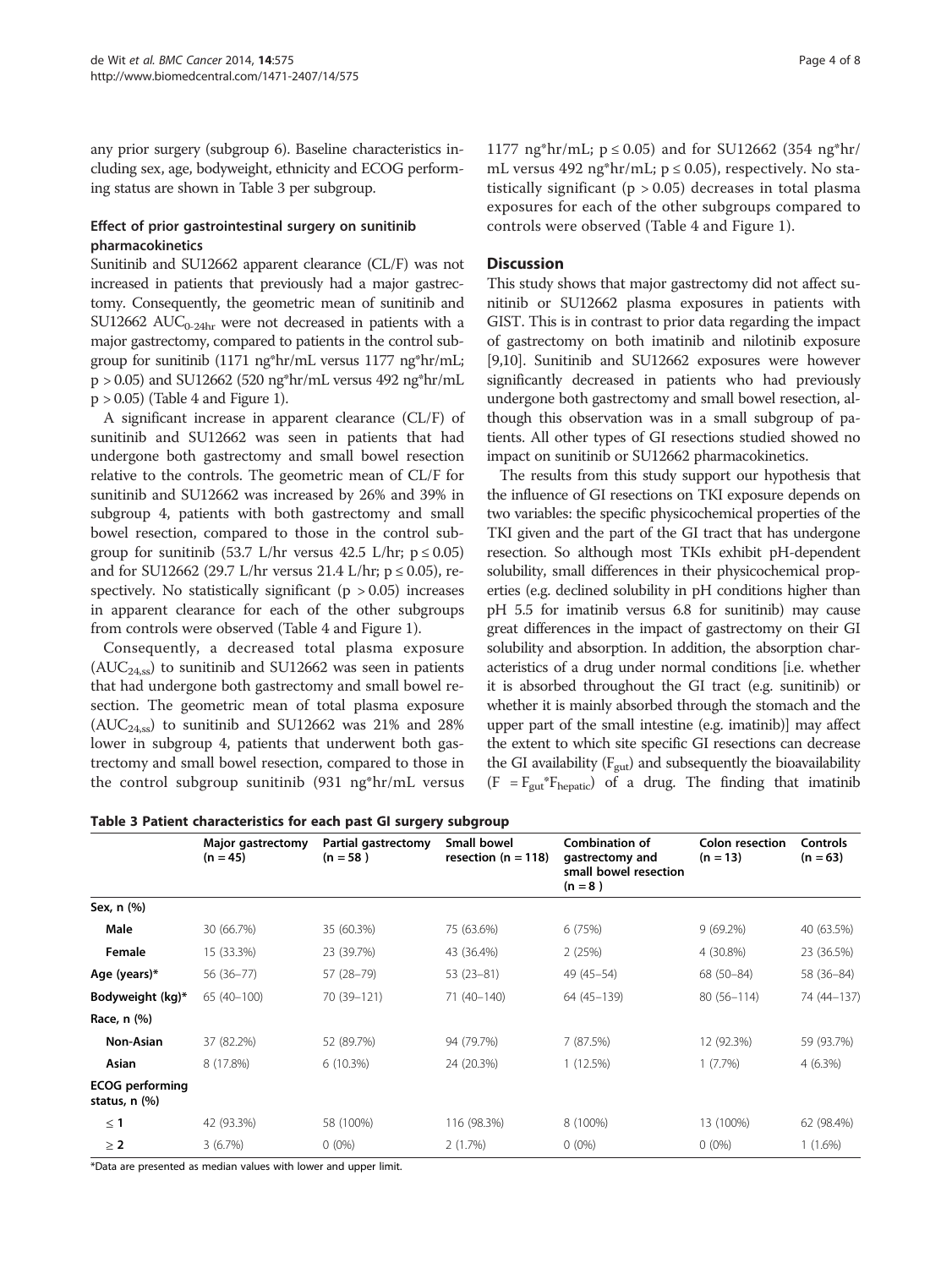| Parameter                                              | Past GI surgery subgroup        |                                   |                                        |                                                                                |                                      |                                               |  |  |  |
|--------------------------------------------------------|---------------------------------|-----------------------------------|----------------------------------------|--------------------------------------------------------------------------------|--------------------------------------|-----------------------------------------------|--|--|--|
|                                                        | Major gastrectomy<br>$(n = 45)$ | Partial gastrectomy<br>$(n = 58)$ | Small bowel<br>resection ( $n = 118$ ) | <b>Combination of</b><br>gastrectomy and<br>small bowel resection<br>$(n = 8)$ | <b>Colon resection</b><br>$(n = 13)$ | <b>Controls</b><br>$(n = 63)$                 |  |  |  |
| Number of PK<br>samples per subject,<br>median (range) | $7(1-32)$                       | $9(1-38)$                         | $7(1-35)$                              | $10(2-35)$                                                                     | $13(2-30)$                           | $7(1-37)$                                     |  |  |  |
| Sunitinib                                              |                                 |                                   |                                        |                                                                                |                                      |                                               |  |  |  |
| AUC <sub>24.55</sub><br>$(nq*hr/mL)$                   | 1171 (1099-1248)                | 1294 (1228-1365)                  | 1194 (1141–1250)                       | 931 (676-1283)*                                                                | 1325 (1109–1583)                     | 1177 (1097–1263)                              |  |  |  |
| CL/F (L/hr)                                            | $42.7(40.1 - 45.5)$             | $38.6$ (36.6 - 40.7)              | $41.9(40.0 - 43.8)$                    | $53.7$ (39.0 - 74.0)*                                                          |                                      | $37.7$ $(31.6 - 45.1)$ $42.5$ $(39.6 - 45.6)$ |  |  |  |
| SU12662                                                |                                 |                                   |                                        |                                                                                |                                      |                                               |  |  |  |
| AUC <sub>24.55</sub><br>$(nq*hr/mL)$                   | 520 (474-571)                   | 567 (522-617)                     | 492 (458-529)                          | 354 (174-720)*                                                                 | 597 (457-779)                        | 492 (435 - 555)                               |  |  |  |
| CL/F (L/hr)                                            | $20.2(18.4 - 22.1)$             | $18.5(17.0 - 20.1)$               | $21.4(19.9 - 23.0)$                    | $29.7$ (14.6 - 60.4)*                                                          |                                      | $17.6(13.5 - 23.0)$ $21.4(18.9 - 24.1)$       |  |  |  |

<span id="page-4-0"></span>Table 4 Sunitinib and SU12662 CL/F and  $AUC_{24,ss}$  estimates for each past GI surgery subgroup

Abbreviations:  $AUC_{24,ss}$  Area Under the Concentration-time curve from time zero to 24 hours post-dose at steady state, CL/F apparent clearance,

PK pharmacokinetic.

Data are presented as geometric mean (95% CI) unless stated otherwise. \*Significantly different compared to controls (p < 0.05).

exposure is not affected by the co-administration of the proton pump inhibitor omeprazole somewhat contradicts our hypothesis considering reduced solubility [\[23](#page-7-0)]. However, 40 mg omeprazole only increases the gastric pH to 4.6 which is still an adequate level for imatinib to freely dissolve [[24](#page-7-0)]. Major gastrectomy might result in a further rise in pH equally to that of the small intestines and this therefore could interfere with imatinib dissolution.

Currently, the approved and accepted first line treatment for GIST is imatinib [\[11\]](#page-6-0). The stomach is the most common primary site for GIST  $(-60\%)$ , and a proportion of these patients will therefore undergo major gastrectomy procedures prior to systemic imatinib therapy for metasta-sis [\[25\]](#page-7-0). Imatinib C<sub>trough</sub> levels in ~80% of the gastrectomized patients were reported to be below 1100 ng/mL which has been correlated to shorter progression free survival (PFS) [\[7,9\]](#page-6-0). In addition, increasing the imatinib dose might not result in an increased exposure due to the limited solubility of imatinib in a patient with limited gastric physiology. By measuring plasma concentrations in patients with prior major gastrectomy, a decreased exposure to imatinib could be identified early in treatment, prior to development of clinical drug failure. Sunitinib is currently approved and accepted as the second line treatment for GIST patients and also for sunitinib a relationship between systemic exposure and efficacy has been demonstrated before [\[8,16\]](#page-6-0). The results from this present study show that sunitinib exposure is, in contrast to the results for imatinib, not decreased in gastrectomized patients. These findings should be taken into account for the treatment of gastrectomized GIST patients with TKIs. Hypothetically, gastrectomized patients have less and/or shorter treatment benefit from first-line imatinib therapy due to decreased imatinib plasma levels. Yet, these patients theoretically have a high chance of treatment benefit from second-line sunitinib therapy. However, further prospective research to investigate this hypothesis and whether there is a difference in clinical outcome between gastrectomized patients treated with imatinib or sunitinib is needed.

The results from this present analysis also show that patients who had undergone both gastrectomy and small bowel resection did have statistically significantly ( $p \leq$ 0.05) lower sunitinib and SU12662 exposures, which is an extension of prior data showing such effects of combined surgery on plasma exposure of both imatinib and nilotinib [[9,10](#page-6-0)]. An effect of both gastrectomy and small bowel resection on the exposure to all three studied TKIs and other drugs is not surprising, since resections of large portions of the GI tract will significantly reduce the absorption surface available. Houk et al. showed that patients with GIST and a sunitinib  $AUC_{ss} > 600$  ng\*hr/mL had longer time to progression (TTP) and overall survival (OS) [[8\]](#page-6-0). The patients with a combined gastrectomy and small bowel resection in our study had an average sunitinib exposure of 931 ng\*hr/mL and none of the patients in this subgroup had a sunitinib exposure <600 ng\*hr/mL. So although patients with both a gastrectomy and small bowel resection in this study had a statistically significant ( $p \leq$ 0.05) decrease in sunitinib and SU12662 exposure, this decrease does not appear to be clinically relevant.

Hypothetically, the extent of small bowel resection will be critical for the remaining absorption surface and whether and to what extent sunitinib exposure is affected or not. Unfortunately, the length of resected intestine was not registered in the database used for this retrospective study, which limits the ability to analyze this variable. Measuring plasma concentrations of sunitinib could be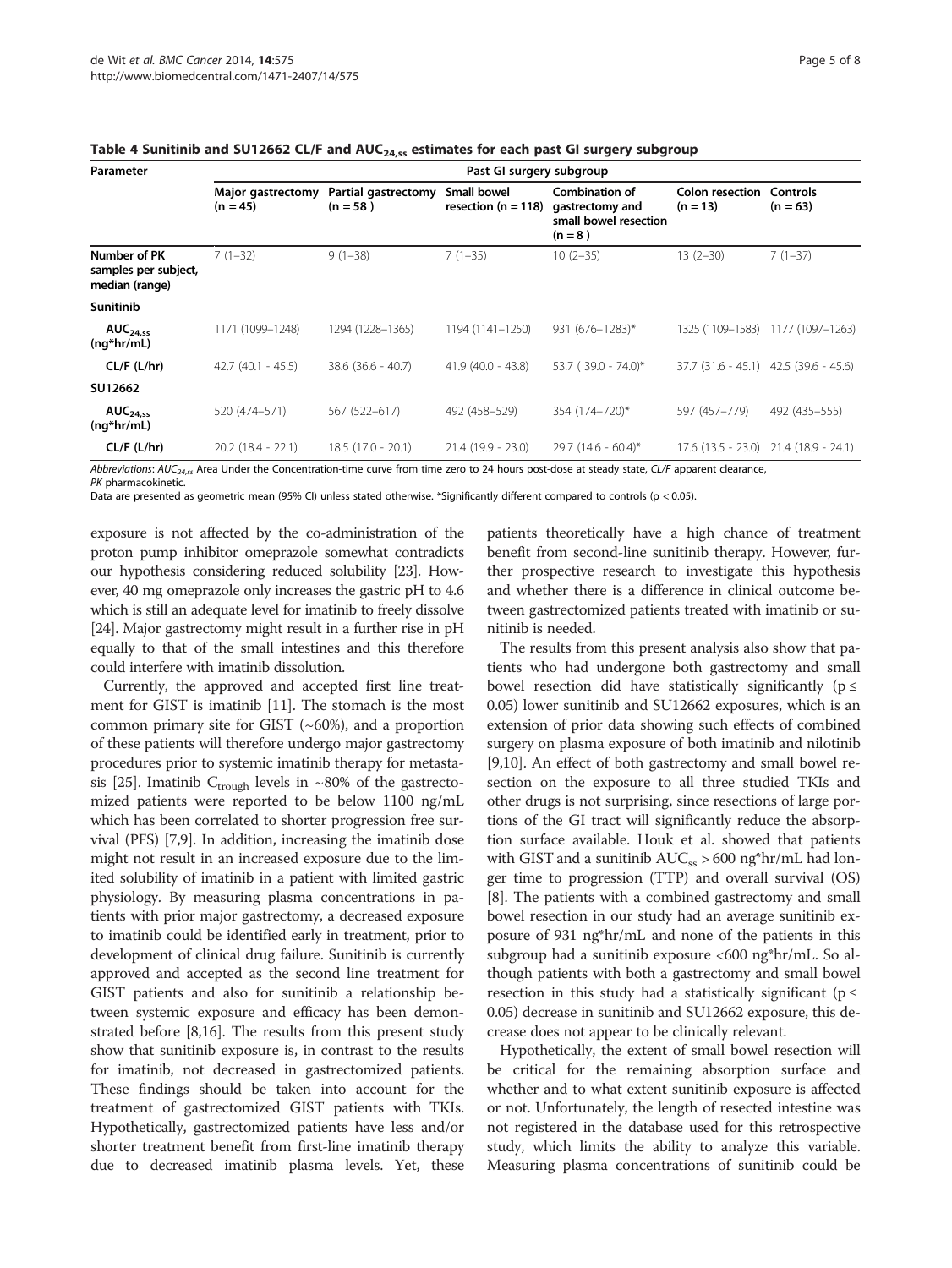suggested in patients that underwent an unknown or very large resection of the GI tract to identify those that do have a clinically relevant decreased sunitinib exposure. In clinics where the measurement of sunitinib plasma concentration is not feasible, an alternative and practical approach could be to gradually increase the dose based on the individual patient safety and tolerability. The relatively small number of patients who underwent a combined

gastrectomy and small bowel resection  $(n = 8)$  can be considered as a limitation of this present study. Therefore, the results in this subgroup of patients should be interpreted with caution and need to be verified in a larger group of patients with extended GI resections.

It is generally assumed that for most weakly basic drugs, the dissolution process is often the rate-limiting step for absorption of these drugs from the GI tract.

<span id="page-5-0"></span>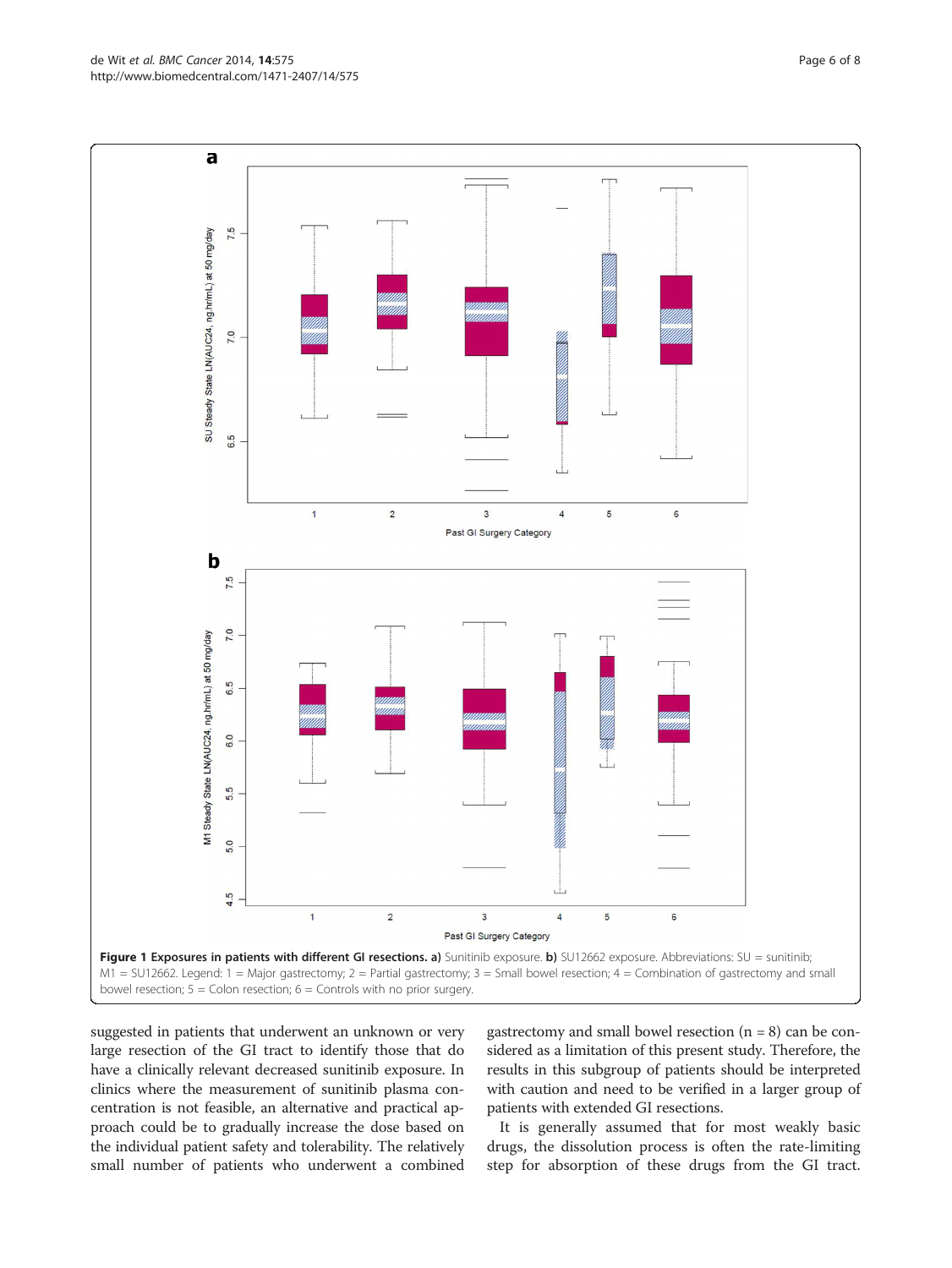<span id="page-6-0"></span>However, besides pH and physicochemical properties there are other variables within the GI tract that determine the rate and extent of dissolution including the fluid volume available for dissolution that is added in the stomach, gastric motility and the maximum dose strength. Also the maximum dose strength is rather different between imatinib, nilotinib and sunitinib. Imatinib and nilotinib are dosed at 400–800 mg a day compared to sunitinib which is dosed at 25–50 mg a day. This could be an additional explanation why sunitinib exposure is not influenced by gastrectomy whereas imatinib and nilotinib exposure are. Apparently, pH and dosage rather than fluid volume and gastric motility is of influence on the absorption of TKIs. An alternative pre-clinical explanation for the found differences is the removal due to gastrectomy of transporters that facilitate the gastric absorption of TKIs, whereby imatinib might depend more on this transporter for absorption than sunitinib does [[26,27\]](#page-7-0).

# Conclusion

In conclusion, major gastrectomy alone does not influence exposure to sunitinib or its active metabolite SU12662, which is contrary to previous results for imatinib and nilotinib. This should be taken into account for the treatment of gastrectomized GIST patients with TKIs. Patients with a combined gastrectomy and small bowel resection had a statistically significantly, though clinically not relevant, decreased plasma exposure to sunitinib and SU12662 which in theory might depend on the length of intestine resected.

#### Competing interest

D. de Wit, N.P van Erp, H.J. Guchelaar and H. Gelderblom: none. R. Khosravan, R. Wiltshire and R. Allred: Employment at Pfizer and stock ownership.

G. Demetri: Consultancies at Pfizer and research support to Dana-Farber institute.

#### Authors' contributions

Conception and design: NPvE, RK, HJG and HG Acquisition of data: RK, RW and GD Data analysis and interpretation: DdW, NPvE, RK, RA, GD, HJG and HG. Manuscript writing and review: DdW, NPvE, RK, RW, RA, GD, HJG and HG. All authors read and approved the final manuscript.

#### Acknowledgement

We would like to thank Gerard Stege, Pfizer the Netherlands, for his contribution to this study. All 4 studies included in the analyses were sponsored by Pfizer Inc.

#### Author details

<sup>1</sup>Department of Clinical Pharmacy & Toxicology, Leiden University Medical Center, Leiden, The Netherlands. <sup>2</sup>Department of Clinical Pharmacy, Radboud University Medical Center, Route 864, Postbus 9101, 6500 HB Nijmegen, The Netherlands. <sup>3</sup> Pfizer Inc, San Diego, CA, USA. <sup>4</sup> Pfizer Inc, Tadworth, Surrey, England. <sup>5</sup>Department of Medical Oncology/Solid Tumor Oncology, Ludwig Center at Dana-Farber Cancer Institute and Harvard Medical School, Boston, Massachusetts, USA. <sup>6</sup>Department of Clinical Oncology, Leiden University Medical Center, Leiden, The Netherlands.

#### Received: 22 January 2014 Accepted: 29 July 2014 Published: 8 August 2014

#### References

- 1. Fletcher CD, Berman JJ, Corless C, Gorstein F, Lasota J, Longley BJ, Miettinen M, O'Leary TJ, Remotti H, Rubin BP, Shmookler B, Sobin LH, Weiss SW: Diagnosis of gastrointestinal stromal tumors: a consensus approach. Int J Surg Pathol 2002, 10:81–89.
- 2. van Oosterom AT, Judson I, Verweij J, Stroobants S, Donato dP, Dimitrijevic S, Martens M, Webb A, Sciot R, Van Glabbeke M, Silberman S, Nielsen OS: Safety and efficacy of imatinib (STI571) in metastatic gastrointestinal stromal tumours: a phase I study. Lancet 2001, 358:1421–1423.
- 3. Demetri GD, von MM, Blanke CD, Van den Abbeele AD, Eisenberg B, Roberts PJ, Heinrich MC, Tuveson DA, Singer S, Janicek M, Fletcher JA, Silverman SG, Silberman SL, Capdeville R, Kiese B, Peng B, Dimitrijevic S, Druker BJ, Corless C, Fletcher CD, Joensuu H: Efficacy and safety of imatinib mesylate in advanced gastrointestinal stromal tumors. N Engl J Med 2002, 347:472–480.
- 4. Demetri GD, van Oosterom AT, Garrett CR, Blackstein ME, Shah MH, Verweij J, McArthur G, Judson IR, Heinrich MC, Morgan JA, Desai J, Fletcher CD, George S, Bello CL, Huang X, Baum CM, Casali PG: Efficacy and safety of sunitinib in patients with advanced gastrointestinal stromal tumour after failure of imatinib: a randomised controlled trial. Lancet 2006, 368:1329–1338.
- 5. Demetri GD, Reichardt P, Kang YK, Blay JY, Rutkowski P, Gelderblom H, Hohenberger P, Leahy M, von MM, Joensuu H, Badalamenti G, Blackstein M, Le CA, Schoffski P, Maki RG, Bauer S, Nguyen BB, Xu J, Nishida T, Chung J, Kappeler C, Kuss I, Laurent D, Casali PG: Efficacy and safety of regorafenib for advanced gastrointestinal stromal tumours after failure of imatinib and sunitinib (GRID): an international, multicentre, randomised, placebo-controlled, phase 3 trial. Lancet 2013, 381:295–302.
- 6. Blanke CD, Demetri GD, von MM, Heinrich MC, Eisenberg B, Fletcher JA, Corless CL, Fletcher CD, Roberts PJ, Heinz D, Wehre E, Nikolova Z, Joensuu H: Long-term results from a randomized phase II trial of standard- versus higher-dose imatinib mesylate for patients with unresectable or metastatic gastrointestinal stromal tumors expressing KIT. J Clin Oncol 2008, 26:620–625.
- 7. Demetri GD, Wang Y, Wehrle E, Racine A, Nikolova Z, Blanke CD, Joensuu H, von MM: Imatinib plasma levels are correlated with clinical benefit in patients with unresectable/metastatic gastrointestinal stromal tumors. J Clin Oncol 2009, 27:3141–3147.
- 8. Houk BE, Bello CL, Poland B, Rosen LS, Demetri GD, Motzer RJ: Relationship between exposure to sunitinib and efficacy and tolerability endpoints in patients with cancer: results of a pharmacokinetic/pharmacodynamic meta-analysis. Cancer Chemother Pharmacol 2010, 66:357–371.
- 9. Yoo C, Ryu MH, Kang BW, Yoon SK, Ryoo BY, Chang HM, Lee JL, Beck MY, Kim TW, Kang YK: Cross-sectional study of imatinib plasma trough levels in patients with advanced gastrointestinal stromal tumors: impact of gastrointestinal resection on exposure to imatinib. J Clin Oncol 2010, 28:1554–1559.
- 10. Kim KP, Ryu MH, Yoo C, Ryoo BY, Choi DR, Chang HM, Lee JL, Beck MY, Kim TW, Kang YK: Nilotinib in patients with GIST who failed imatinib and sunitinib: importance of prior surgery on drug bioavailability. Cancer Chemother Pharmacol 2011, 68:285–291.
- 11. U.S. Food and Drug Administration: Glivec® (imatinib): Drug Approval Report. Available at [http://www.accessdata.fda.gov/scripts/cder/drugsatfda/.](http://www.accessdata.fda.gov/scripts/cder/drugsatfda/) Accessed April 10th 2013.
- 12. U.S.Food and Drug Administration: Tasigna® (nilotinib): Drug Approval Report. Available at [http://www.accessdata.fda.gov/scripts/cder/drugsatfda/.](http://www.accessdata.fda.gov/scripts/cder/drugsatfda/) Accessed April 10th 2013.
- 13. Rozman K, Hänninen O: Gastrointestinal Toxicology. Amsterdan, The Netherlands: Elsevier Science Publishers; 1986.
- 14. Gao W, Chan JM, Farokhzad OC: pH-Responsive nanoparticles for drug delivery. Mol Pharm 2010, 7:1913–1920.
- 15. European Medicine Agency (EMA): Sutent® (sunitinib): European Public Assessment Report (EPAR). Available at [http://www.ema.europa.eu/.](http://www.ema.europa.eu/) Accessed April 10, 2013.
- 16. U.S.Food and Drug Administration: Sutent® (sunitinib): Drug Approval Report. Available at [http://www.accessdata.fda.gov/scripts/cder/drugsatfda/.](http://www.accessdata.fda.gov/scripts/cder/drugsatfda/) Accessed March 25th 2013.
- 17. George S, Blay JY, Casali PG, Le CA, Stephenson P, DePrimo SE, Harmon CS, Law CN, Morgan JA, Ray-Coquard I, Tassell V, Cohen DP, Demetri GD: Clinical evaluation of continuous daily dosing of sunitinib malate in patients with advanced gastrointestinal stromal tumour after imatinib failure. Eur J Cancer 2009, 45:1959–1968.